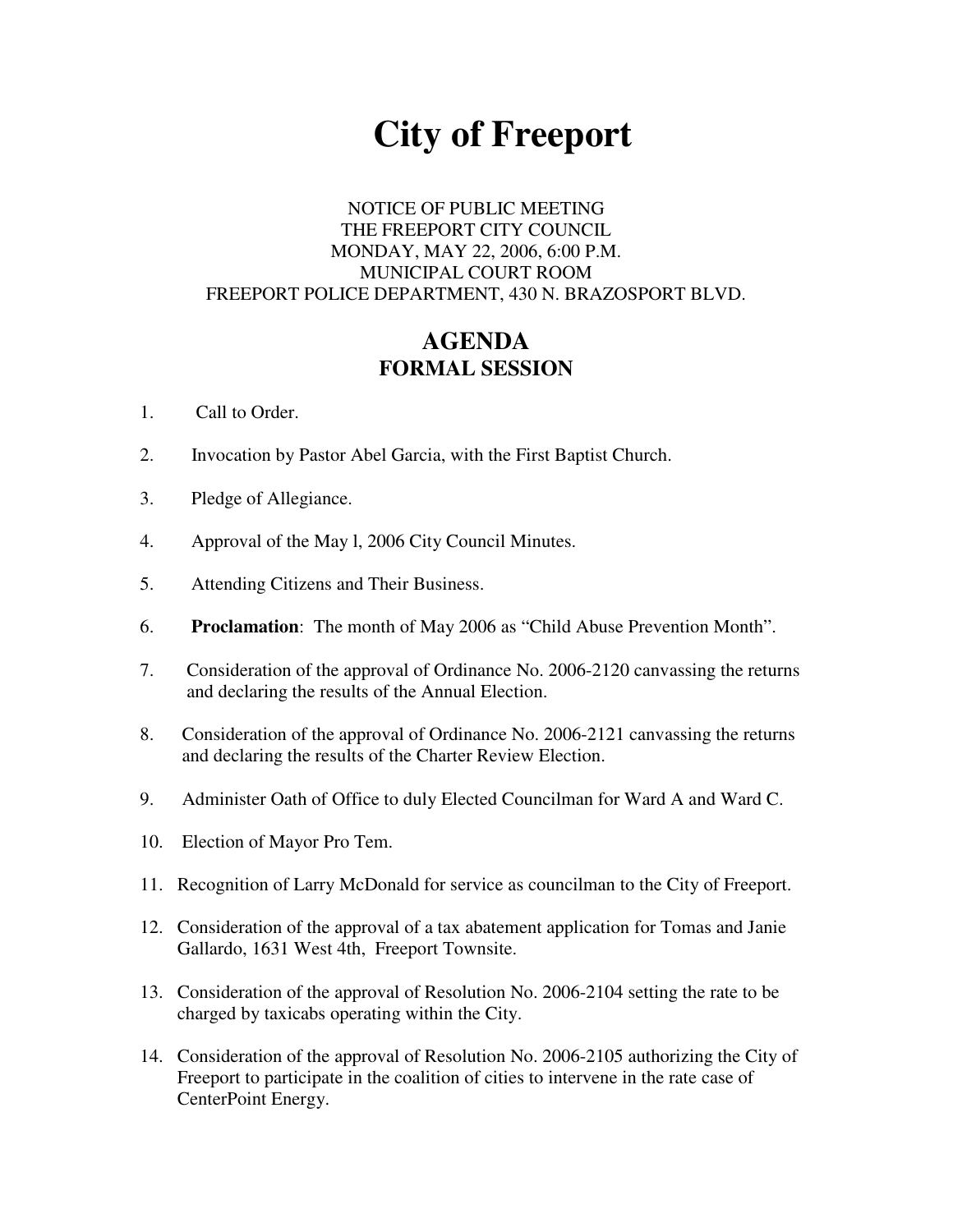- 15. Consideration of a request from the Freeport Host Lions Club, to sell alcohol, have a public dance, erect temporary fencing, and have a fireworks display in conjunction with the  $59<sup>th</sup>$  Annual Fishing Fiesta – June  $27$  – July 2, 2006 at the Freeport Municipal Park
- 16. Consideration of the approval of purchasing .92 acres from the Texas General Land Office located at the Gulf Intracoastal Waterway and FM 1495.
- 17. Consideration of the approval of authorizing the City Manger to send a license termination letter regarding the land located at Cherry and West Brazos Blvd.
- 18. Consideration of the approval of Ordinance No. 2006-2122 closing and abandoning West Brazos Blvd Right- of-Way from 2nd to Cherry Street and authorizing the conveyance of that portion within approximately 260 feet East of Cherry street to the Freeport Economic Development Corporation for \$ 67,000 and the remainder to Freeport Waterfront LLP for \$90,000.
- 19. Consideration of the approval of amending, and authorizing the Mayor to sign an extension on, the Marina Development Agreement.
- 20. Consideration of the approval of authorizing the Mayor to execute the Marina loan document.

#### Elected Official Report

#### **Work Session**

#### Administration Report

- A. Discussion concerning abandoning and selling East Brazos Right-of Way.
- B. Discussion concerning appointing qualified person(s) on the following boards and commissions.
	- Planning Commission
	- Library Board
	- Freeport Historical Commission
	- Board of Adjustment
	- Urban Renewal Board
	- Beautification/Parks & Recreation Committee
	- Economic Development Corp.
	- Main Street Advisory Board
	- Senior Citizens Commission
- C. Discussion concerning the approval of appointing liaison(s) to boards/commission.